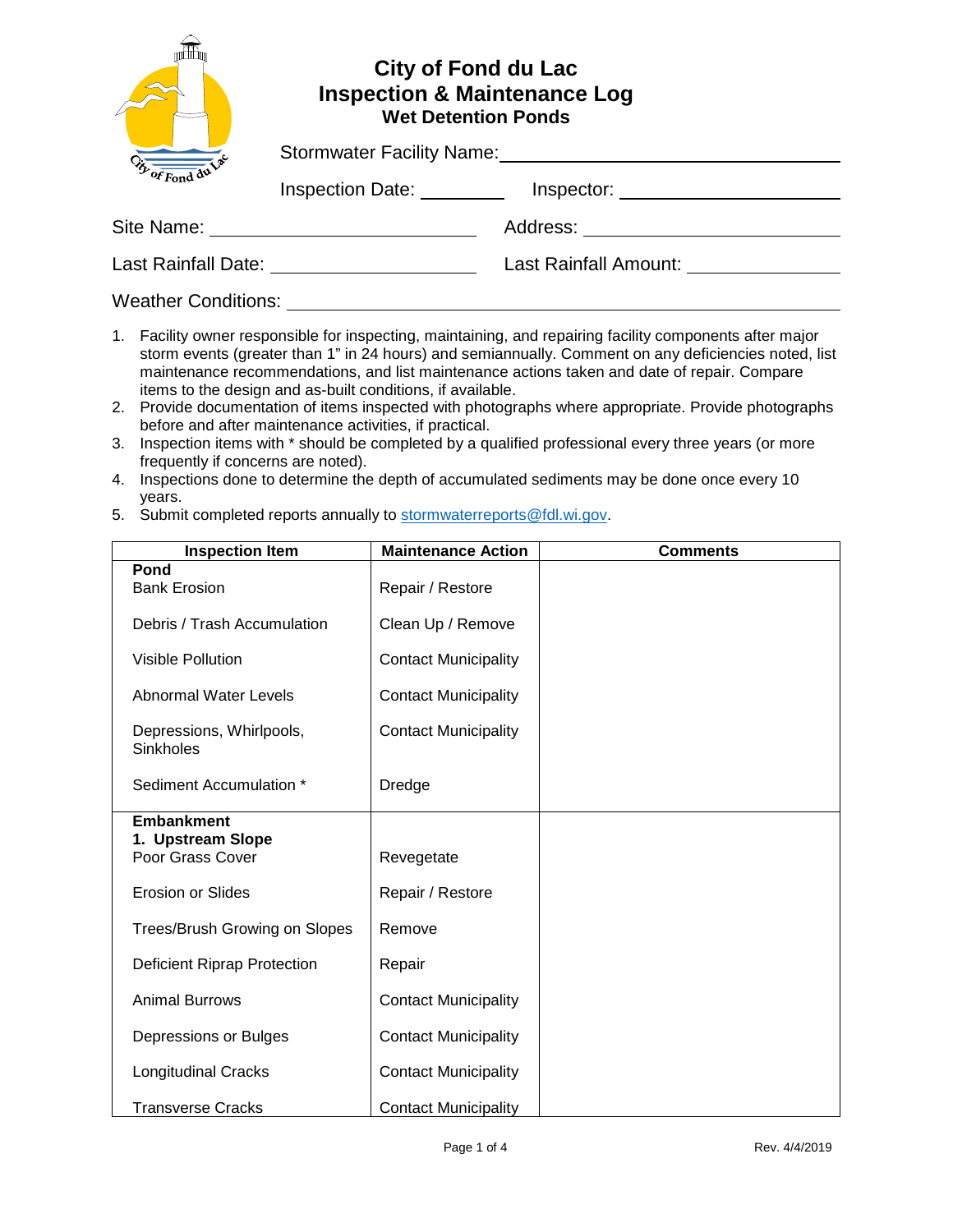## **City of Fond du Lac Inspection & Maintenance Log**

| <b>Wet Detention Ponds</b>               |                             |                 |  |  |
|------------------------------------------|-----------------------------|-----------------|--|--|
| <b>Inspection Item</b>                   | <b>Maintenance Action</b>   | <b>Comments</b> |  |  |
| Settlement *                             | <b>Contact Municipality</b> |                 |  |  |
| 2. Crest                                 |                             |                 |  |  |
| Cracking                                 | <b>Contact Municipality</b> |                 |  |  |
| Settlement *                             | <b>Contact Municipality</b> |                 |  |  |
| Misalignment *                           | <b>Contact Municipality</b> |                 |  |  |
| 3. Downstream Slope                      |                             |                 |  |  |
| Poor Grass Cover                         | Revegetate                  |                 |  |  |
| <b>Erosion or Slides</b>                 | Repair / Restore            |                 |  |  |
| Trees/Brush Growing on Slopes            | Remove                      |                 |  |  |
| <b>Animal Burrows</b>                    | <b>Contact Municipality</b> |                 |  |  |
| <b>Excessive or Cloudy Seepage</b>       | <b>Contact Municipality</b> |                 |  |  |
| <b>Longitudinal Cracks</b>               | <b>Contact Municipality</b> |                 |  |  |
| <b>Transverse Cracks</b>                 | <b>Contact Municipality</b> |                 |  |  |
| Depressions or Bulges                    | <b>Contact Municipality</b> |                 |  |  |
| Seeps, Leaks, or Boils                   | <b>Contact Municipality</b> |                 |  |  |
| Settlement *                             | <b>Contact Municipality</b> |                 |  |  |
| 4. Emergency Spillway                    |                             |                 |  |  |
| <b>Exposed Fabric</b>                    | Repair                      |                 |  |  |
| Overgrown Vegetation                     | Cut / Trim                  |                 |  |  |
| Erosion / Backcutting at Berm or<br>Road | Repair (fill, armor)        |                 |  |  |
| <b>Rutting or Potholes</b>               | Repair                      |                 |  |  |
| <b>Obstructions or Debris</b>            | Remove                      |                 |  |  |
| Inadequate Riprap / Armor                | Repair                      |                 |  |  |
| Cracking                                 | <b>Contact Municipality</b> |                 |  |  |
| Slumping / Sloughing of<br>Embankment*   | <b>Contact Municipality</b> |                 |  |  |
| Settlement *                             | <b>Contact Municipality</b> |                 |  |  |
|                                          |                             |                 |  |  |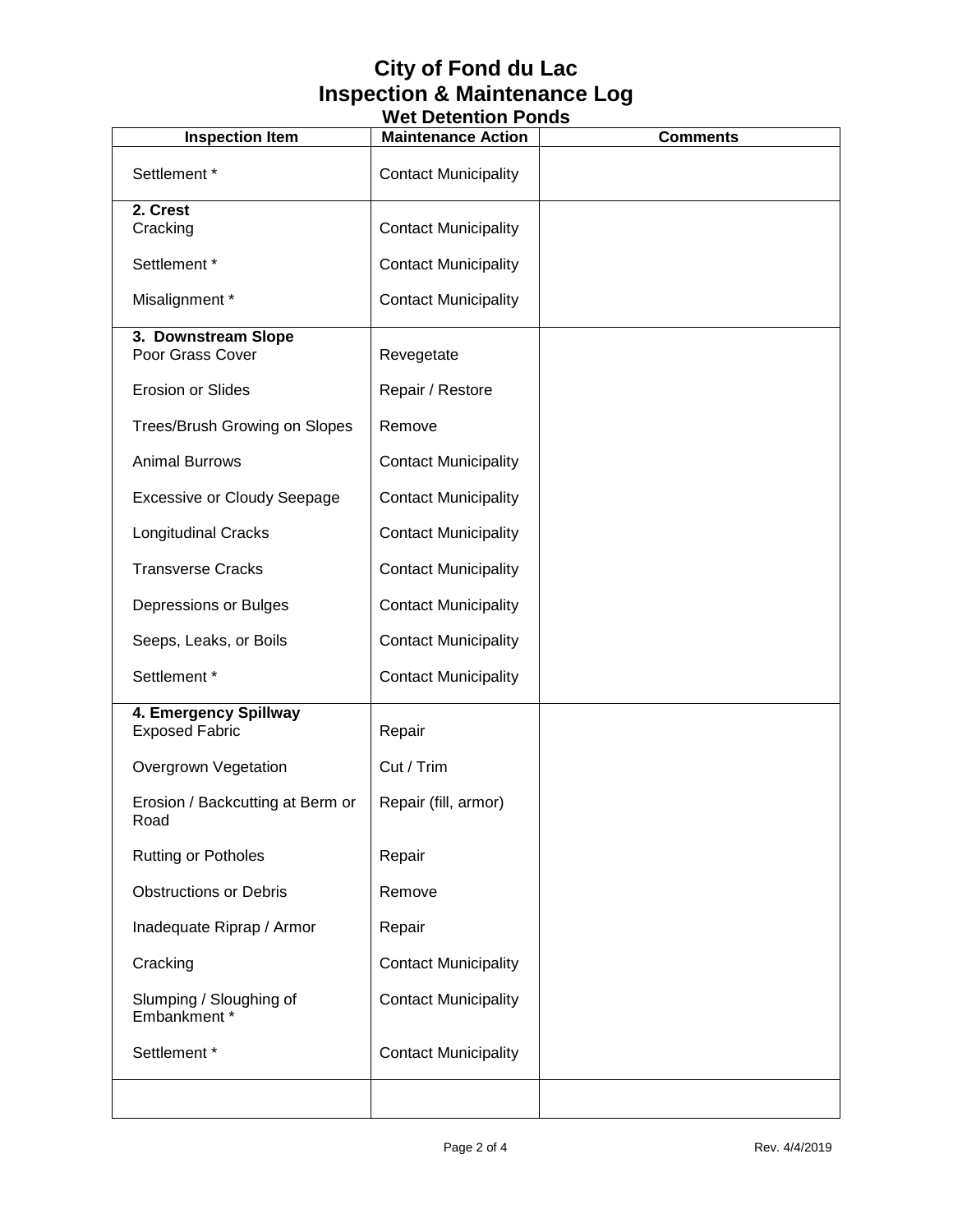## **City of Fond du Lac Inspection & Maintenance Log**

| <b>Wet Detention Ponds</b>                       |                             |                 |  |
|--------------------------------------------------|-----------------------------|-----------------|--|
| <b>Inspection Item</b>                           | <b>Maintenance Action</b>   | <b>Comments</b> |  |
| <b>Control Structure</b><br>1. Inlet             |                             |                 |  |
| Debris in Conveyance Area                        | Clear / Remove              |                 |  |
| <b>Erosion or Undercutting</b>                   | Repair (fill, armor)        |                 |  |
| Stop-log Deterioration / Leaking                 | <b>Contact Municipality</b> |                 |  |
| Joint Separation *                               | <b>Contact Municipality</b> |                 |  |
| Cracks in Concrete *                             | <b>Contact Municipality</b> |                 |  |
| Deteriorated Piping *                            | <b>Contact Municipality</b> |                 |  |
| Displacement of Structure *                      | <b>Contact Municipality</b> |                 |  |
| 2. Outlet<br><b>Erosion or Backcutting</b>       | Repair (fill, armor)        |                 |  |
| Debris in Culvert or Trash Rack                  | Clear / Remove              |                 |  |
| Undermining / Scour                              | <b>Contact Municipality</b> |                 |  |
| Inoperable Control Valve                         | <b>Contact Municipality</b> |                 |  |
| Inoperable Flap Gate                             | <b>Contact Municipality</b> |                 |  |
| Joint Separation *                               | <b>Contact Municipality</b> |                 |  |
| Cracks in Concrete *                             | <b>Contact Municipality</b> |                 |  |
| <b>Spillway</b><br><b>Eroding or Backcutting</b> | Repair (fill, armor)        |                 |  |
| Overgrown Vegetation                             | Cut / Trim                  |                 |  |
| <b>Obstructions with Debris</b>                  | Clear / Remove              |                 |  |
| <b>Excessive Siltation</b>                       | Remove (dredge)             |                 |  |
| Slumping / Sloughing *                           | <b>Contact Municipality</b> |                 |  |
| <b>Downstream Area</b><br>Erosion                | <b>Contact Municipality</b> |                 |  |
| Debris / Obstructions                            | Clear / Remove              |                 |  |
| Bridge / Culvert Problems *                      | <b>Contact Municipality</b> |                 |  |
| Buildings Issues *                               | <b>Contact Municipality</b> |                 |  |
| <b>Foundation Concerns*</b>                      | <b>Contact Municipality</b> |                 |  |